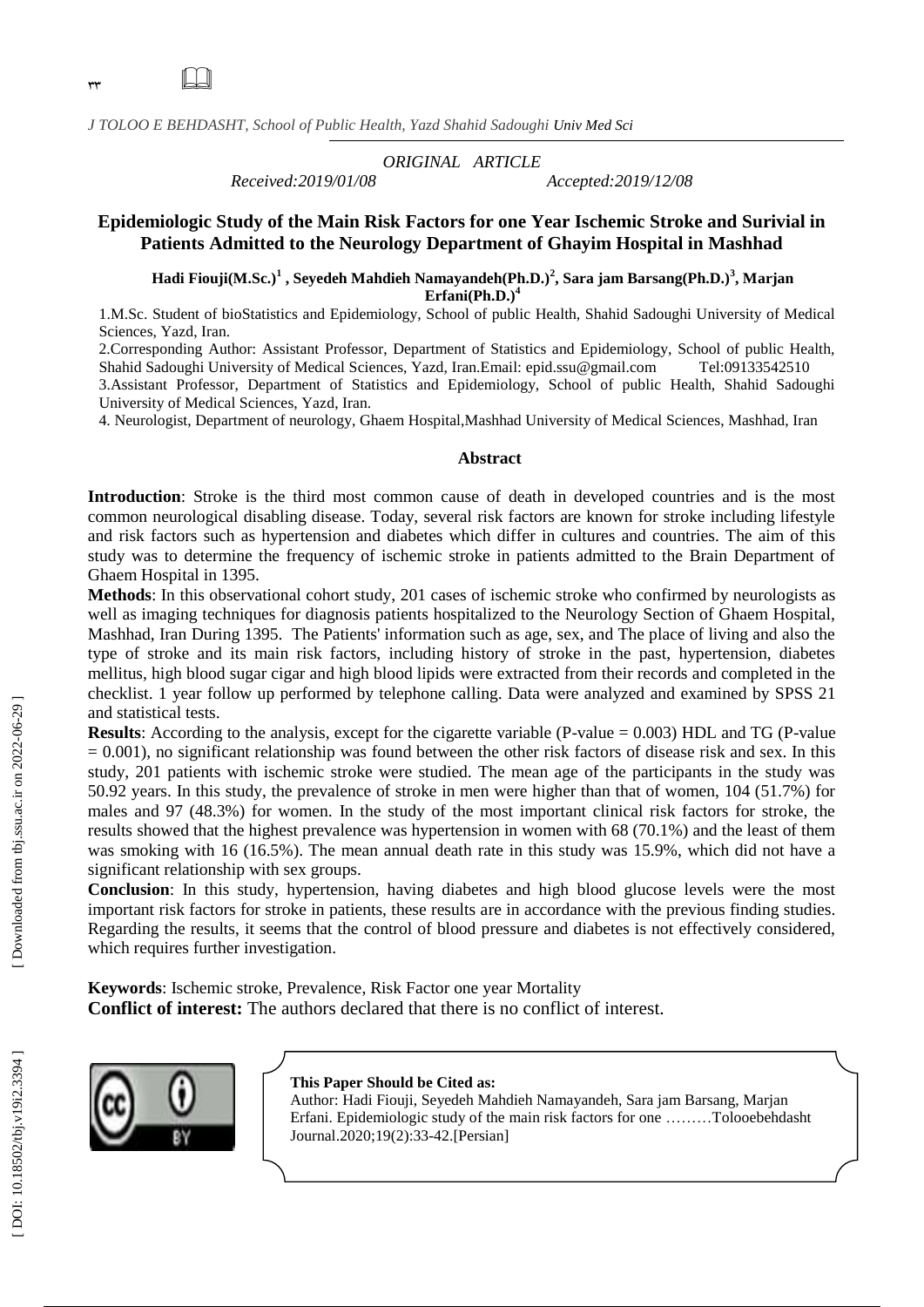**طلوع بهداشت** 



 $\Box$ 

# **بررسی اپیذهیولوژیک عواهل خطر اصلی سکته هغزی ایسکویک و سورویوال یکساله در بیواراى بستری در بخص هغز و اعصاب بیوارستاى قاین هشهذ**

**نویسندگان:هادی فیوجی ٰ ، سیده مهدیه نماینده ٔ ، ساراجام برسنگ<sup>ی ۳</sup> مرجان عرفانی ٔ <del>ٔ</del>** 

۱.دانشجوی کارشناسی ارشد اپیدمیولوژی، دانشکده بهداشت، دانشکاه علوم پزشکی و خدمات بهداشتی درمانی شهید صدوقى، یزد، ایران.

۲.نویسنده مسئول : استادیار کروه آمار و اپیدمیولوژی، دانشکده بهداشت دانشکاه علوم پزشکی و خدمات بهداشتی درمانی شَهید صدوقی، یزد، ایران. تلفن تماس : ۰۹۱۳۳۵۴۲۵۱۰ : Email:epid .ssu@gmail.com ۱.استادیار کروه آمار و اپیدمیولوژی، دانشکده بهداشت، دانشکاه علوم پزشکی خدمات بهداشتی درمانی شهید صدوقی ، یز د، ایران.

۴.متخصص مغز و اعصاب، بیمارستان موسی ابن جعفر قوچان، دانشكاه علوم پزشكی خدمات بهداشتی درمانی مشهد، مشهد، ایران.

## **چکیذه**

**مقدمه:** سکته مغزی یکی از مهمترین علل شایع مرگ در کشورهای پیشرفته و هم چنین از شایع ترین بیماری های ناتوان کننده دستگاه عصبی است. این مطالعه با هدف بررسی فراوانی عوامل خطراصلی بیماری سکته مغزی<br>ایسکمیکِ در بیماران بستری شده بخش مغزواعصاب در بیمارستان قائم شهرمشهد در سال ۱۳۹۵ طراحی شد. **روش بورسی**: در این مطالعه توصیفی ًمقطعی پرونده های ۲۰۱ بیمار دچار سکته مغزی ایسکمیک بستری در بخش اعصاب بیمارستان قائم شهر مشهد در طی سال ۱۳۹۵ که توسط متخصص مغز و اعصاب وروشهای نصویربرداری تشخیص آن ها تایید شده بود مورد مطالعه قرار گرفت اطلاعات بیماران نظیر سن، جنس و محل زند کی و نیز نوع سکته مغزی و عوامل خطر اصلی آن شامل سابقه ابتلا به سکته مغزی در کدشته، پرفشاری خون ، دیابت ملیتوس، مصرف سیگارو چربی خون بالا از پرونده هایشان استخراج ودر چک لیست تدوین شده تکمیل گردید . داده های مربوطه پس از گردآوری با نرم افزار SPSS۲۱ و آزمون های آماری مربوطه مورد تجزیه و<br>تحلیل قرار گرفت.

**یافته ها:** بر اساس آنالیز انجام شده مشخص گردید بجز متغیر استعمال سیگار (P = ۰/۰۰۳)، HDL و تری گلیسرید ( ۰/۰۰۱ -P) ارتباط معنی داری در دیگر ریسک فاکتور های خطر بیماری و جنسیت مشاهده نگردید در این مطالعه ۲۰۱ بیمار مبتلا به استروک ایسکمیک مورد بررسی قرار گرفتند که میانگین سنی کل افراد شرکت کننده در مطالعه برابر ۵۰/۹۲ سال است در مطالعه حاضر شیوع سکته مغزی در مردان بیش از زنان بود بطوری که ۹۷ نفر(۴۸/۳٪) زن و ۱۰۴ نفر (۵۱/۷٪) مرد بودند. در بررسی مهم ترین عوامل خطر بالینی سکته مغزی نتایج نشان داد بیشترین فراوانی را پرفشاری خون در زنان با ۶۸ نفر (۷۰/۱٪) و کمترین آن را استعمال سیکار با ۱۶ نفر ( ۱۶/۵٪)تشکیل می دادند. میزان میرایی یکساله در این مطالعه۱۵/۹ درصد بود که ارتباط معنی داری با کروههای جنسی نداشت. <mark>نتیجه گیوی</mark>: در این مطالعه نشان داده شد كه پر فشاری خون، داشتن سابقه دیابت و چربی خون بالا مهم ترین عوامل خطر سکته مغزی دربیماران بود. با توجه به نتایج به دست آمده به نظر می رسد کنترل فشار خون و دیابت

بطور مؤثری صورت نمی گیرد که این امر نیازمند بررسی های بیشتر می باشد.<br>**واژه های کلیدی:** سکته مغزی ایسکمیک،شیوع ،فاکتورخطر .<br>این مقاله برگرفته از پایان نامه کارشناسی ارشد دانشکده بهداشت، دانشگاه علوم پزشکی شهید صدوقی یزد می



تاریخ وصول: ۱۳۹۷/۱۰/۱۸ تاریخ پدیرش: ۱۳۹۸/۰۹/۱۷

 [\[ DOI: 10.18502/tbj.v19i2.3394 \]](http://dx.doi.org/10.18502/tbj.v19i2.3394) [\[ Downloaded from tbj.ssu.ac.ir on 2022-0](http://tbj.ssu.ac.ir/article-1-2870-fa.html)6-29 ] [Downloaded from tbj.ssu.ac.ir on 2022-06-29]

سال نوزدهم،شماره دوم، خرداد و تیر ۱۳۹۹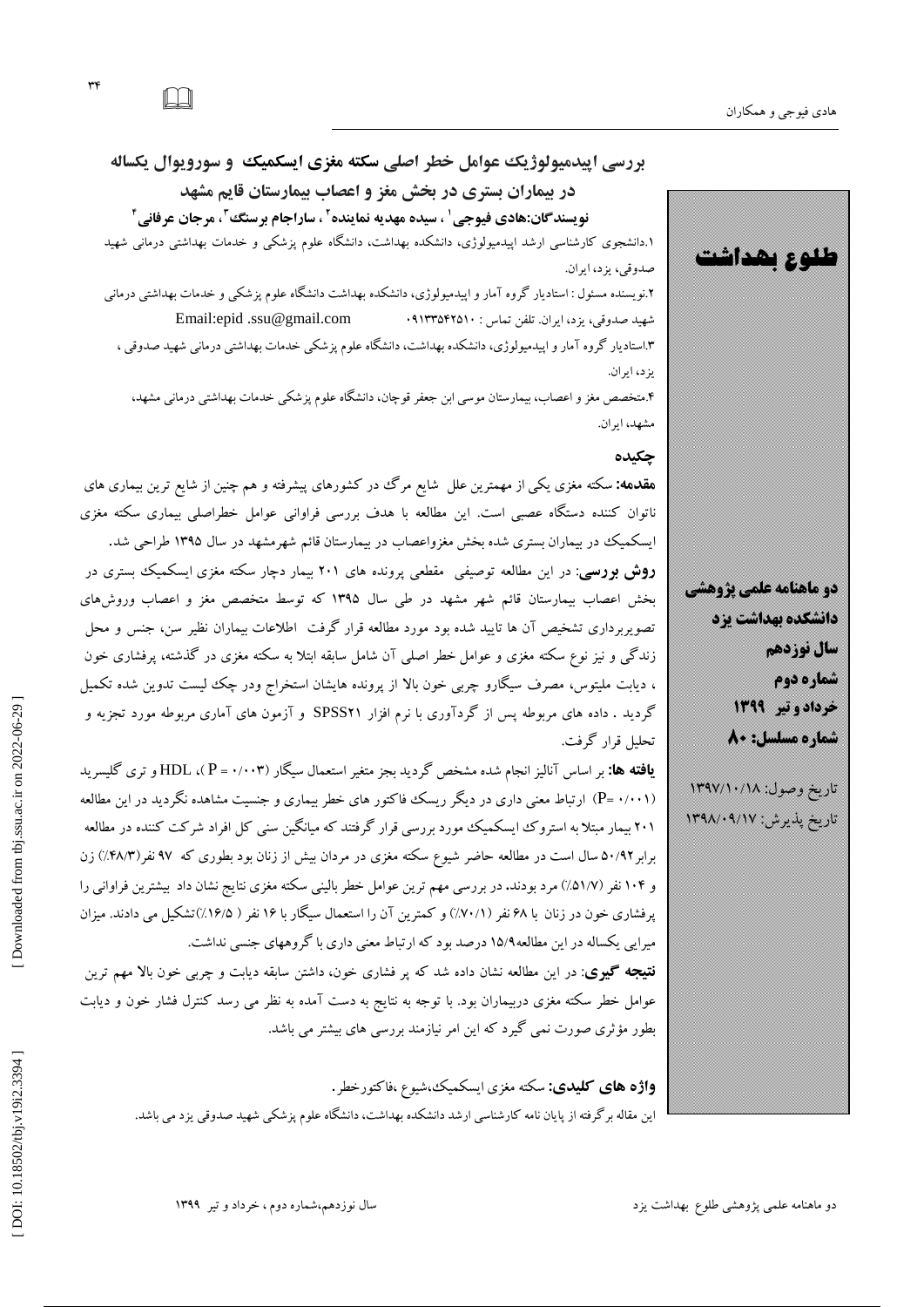**هقذهه**

طبق تعریف «سازمان بهداشت جهانی» سکته مغزی اختلال سریعاً پیشرونده موضعی و یا فراگیر عصبی با منشاء عروق مغزی میباشد که، بیش از ۲۴ ساعت طول کشیده و یا منجر به مرگ گردید(۱). به طور کلی، سکته مغزی اختلال در عملکرد ُورونها یا مرک ناکهانی برخی از سلولها بهدلیل فقدان اکسیژن است که از طریق موقعیتهای آناتومیک در مغز، توزیع ر گ@های خونی، علتشناسی بیماری، سن بیمار و نوع هموراژیک بیماری در مقابل نوع غیرهموراژیک آن طبقهبندی میشوند(۲). سکته مغزی می تواند بهصورت عدم خون رسانی به مغز (ایسکمی) و یا خونریزی داخل مغزی (هموراژیک) اتفاق بیافتد. که حدود ۸۵ درصد از موارد را ایسکمیک و ۱۵ درصد را هموراژیک دربرمی کیرد(۲). در این میان ۶/۲ میلیون مر ک مربوط به استرو ک است(۳).

سکته مغزی دومین علت شایع مرگ وو سومین علت شایع ناتوانی در جهان بهشمار می[ید(۴). در کشورهای توسعهیافته، استروک، بعد از بیماریهای قلبی، عروقی و تومورهای بدخیم، سومین علت شایع مر ک است(۴). سالیانه حدود ۷۰۰۰۰۰ مورد استروک در ایالات متحده وجود دارد. از این میزان بهطور تقریبی ۶۰۰۰۰۰ مورد آنها، ضایعات ایسکمیک و ۱۰۰۰۰۰ مورد، هموراژیک است که با ۱۷۵۰۰۰ مورد مرگ ومیر بهدلیل عوارض آن همراه میباشد(۵).

به لحاظ جغرافیایی اختلاف زیادی بین بروز و مرگءومیر ناشی از استروک در دنیا وجود دارد. در ایران میزان بروز استروک بیشتر از كشورهای غربی است كه در سن پایینتری نیز رخ می دهد. مانند سایر مناطق، استروک ایسکمیک در کشور ما از

هموراژیک شایع تر و دامنه آن بین ۵۷/۹ تا ۸۷ درصد است (١١،٢).

در این میان مطالعه بروز سکته مغزی مشهد (MSIS) در سال ۲۰۱۰ به عنوان نخستین گزارش همهگیرشناسی سکته مغزی در ایران، توسط تیمی از پزشكان دانشگاه علوم پزشكی مشهد انجام شد. نتایج حاصل از این مطالعه نشان داد که سن ابتلا به سکته مغزی در مشهد نسبت به كشورهای غربی حدود یك دهه زودتر است(۹).

در مطالعه مشابه دیگری، بروز سکته مغزی در مشهد نسبت به كشورهاى ارويايى و هم چنين بروز آن در زنان نسبت به مردان بالاتر بود(۱۱).

عوامل خطر ًسکته های مغزی ایسکمیک به دوصورت قابل اصلاح: شامل پر فشارخون، دیابت، بیماریهای قلبی، چربی خون بالا، سندرمهای متابولیک، بیماریهای شریانی محیطی، تنگی عروق کاروتید، مصرف نادرست دارو، کشیدن سیگار، مصرف الکل، مصرف قرصهای جلوگیری از بارداری، میگرن و غیر قابل اصلاح: شامل جنس، نژاد، وزن کم هنگام تولد، تنکی عروق کاروتید، مصرف نادرست دارو، کشیدن سیکار،<br>مصرف الکل، مصرف قرص۵ای جلوگیری از بارداری، میگرن<br>و غیر قابل اصلاح: شامل جنس، نژاد، وزن کم هنگام تولد،<br>بیماری۵ای ارثی، سابقه خانوادگی تقسیم بندی<br>می شوند(۱۲،۱۳).<br>می باشد،آگا می شوند(۱۲،۱۳).

از آنجایی که سکته مغزی یک بیماری قابل کنترل و پیشگیری می باشد،آگاهی و شناخت عوامل خطر آن که بمنظور کاهش میزان بار بیماری در كشور می باشد از اهمیت بسزایی برخوردار می باشد. با توجه به موارد فوق الذکر این مطالعه با هدف بررسی فراوانی عوامل خطر اصلی مرتبط با بیماری سکته مغزی ایسکمیک در بیماران بستری شده در بخش اعصاب بیمارستان<br>قائم مشهد در سال ۱۳۹۵ انجام گرفت.

دو ماهنامه علمی پژوهشی طلوع بهداشت یزد

سال نوزدهم،شماره دوم،خرداد و تیر ۱۳۹۹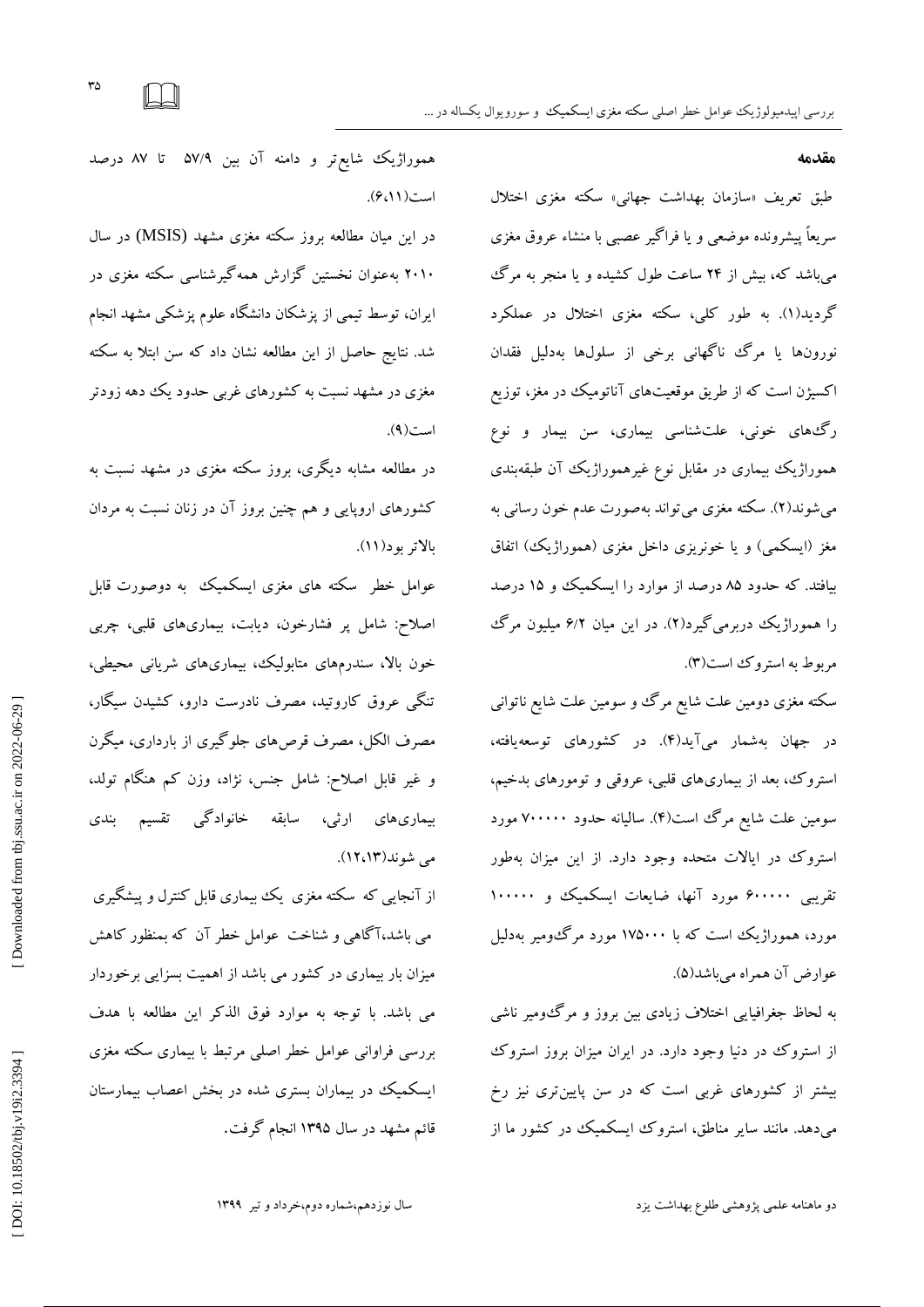## **روش بررسی**

این مطالعه از نوع توصیفی مقطعی بود که طی1۲ ماه اطلاعات ثبت شده در پرونده هاى بیمارستانی بیماران بسترى دربخش اعصاب بیمارستان قائم شهر مشهددر سال ۱۳۹۵ که برای آنان تشخیص سکته مغزی ایسکمیک گذاشته شده بود بررسی<br>گردید.

این تشخیص براساس $\rm CT$  اسكن و  $\rm MRI$  این بیماران با توجه به علایم بالینی بوده است. پس از اخذ رضایت آگاهانه از بیمارانی که اطلاعات پرونده آنان کامل بود اطلاعات مورد نظر<br>در جهت تکمیل چک لیست تدوین شده استخراج گردید. چک لیست شامل اطلاعات کلی بیمار نظیر سن، جنس و محل زند کی و نیز نوع سکته مغزی و عوامل خطر اصلی آن بود که شامل سابقه ابتلا بِه سکته مغزی در گذشته، پرفشاری خون، دیابت شیرین، مصرف سیگارو چربی خون بالا می باشد.مرگ و میر یکساله افراد ثبت گردید.

یس از حذف پرونده هایی که اطلاعات آنها کامل نبود،در کل پرونده ۲۰۱ بیمار که شرایط ورود به مطالعه را داشتند مورد بررسی قرار گرفتند و اطلاعات بدست آمده از فرم ها با ستفاده از نرم افزار آماری SPSS ۲۱ و آزمون آماری مجذور کای دو تجزیه و تحلیل شدند. کداخلاق این مقاله که در کمیته اخلاق دانشگاه علوم پزشکی و خدمات بهداشتی درمانی شهید صدوقی یزد IR.SSU.SPH.REC.1397.063 مورد پذیرش شده است.

#### **یافته ها**

در این مطالعه ۲۰۱ بیمار مبتلا به استروک ایسکمیک مورد بررسی قرار گرفتند که میانگین سنی کل افراد شرکت کننده در

مطالعه برابر۵۰/۹۲ سال است در مطالعه حاضر شیوع سکته مغزی در مردان بیش اززنان بود بطوری که ۹۷ نفر(۲۸/۳٪) زن<br>و ۱۰۴ نفر (۵۱/۷٪) مرد بودند.

در بررسی مهم ترین عوامل خطر بالینی سکته مغزی نتایج نشان داد بیشترین فراوانی را پرفشاری خون در زنان با ۶۸ نفر (۷۰/۱٪) و ۶۹ نفر (۶۶/۳٪) در مردان بود.

دیابت در ۳۱/۸٪ ( ۳۶/۶٪ در زنان و ۲۸/۹٪ در مردان)، چربی خون بالا در ۶۱/۲٪ ( ۵۷/۷٪ در مردان و ۴/۹٪ در زنان )، سیکار در ۹/۲۵/۹ ( ۱۶/۵/در زنان و ۳۴/۶٪ در مردان ) دیده شد(جدول ۱).

طبق جداول یک و دو بر اساس آنالیز انجام شده مشخص گردید ارتباط معنی داری در متغیر استعمال سیگار (P = ۰/۰۰۳) و حنست مشاهده گردید.

موارد استعمال سیگار در مردان (۳۶ نفر) بیشتر از زنان (۱۶ نفر) هی باشد و اختلاف معنی داری در بین ریسک فاکتورهای  $\rm TG$ و HDL و جنسیت بود بطوریکه میانگین تری گلیسرید در زنان (۱۶۱/۴۳) بیشتر از مردان (۱۳۷/۷۰) بوده است و همچنین میانگین HDL در زنان (۴۶/۰۶) بیشتر از مردان (۳۹/۱۲) بوده است.

میزان میرایی یکساله در این مطالعه ۱۵/۹ درصد بود و تفاوت معنی داری در اختلاف میانگین دو گروه جنسی مشاهده نشد (جدول٣).

بیشترین علت شایع مرگ در بیماران سکته مغزی پنومونی بدنبال اسپیره( ۲۹/۲٪ ) و سپسیس(۲۱/۶٪) بود که در نمودار ۲ علل مركَ نشان داده شده است.

سال نوزدهم،شماره دوم ، خرداد و تیر ۱۳۹۹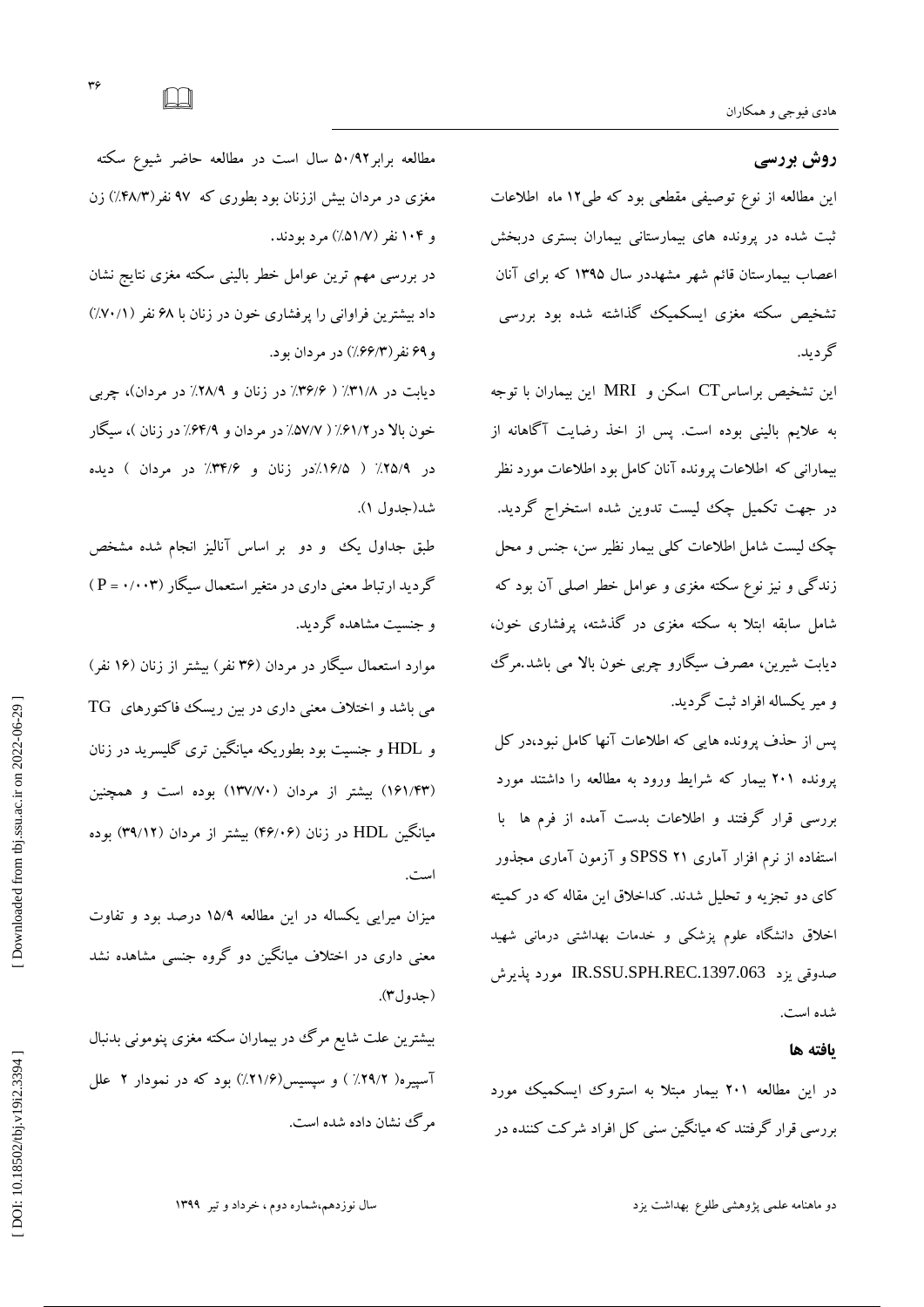LU

 $\mathsf{rv}$ 

بررسی اپیدمیولوژیک عوامل خطر اصلی سکته مغزی ایسکمیک و سورویوال یکساله در ...

| $\mathbf P$          | زنان                                        | مردان                                                                                                                                                                                                                                                                                                                                                                                                                   |     | ريسك فاكتورها |
|----------------------|---------------------------------------------|-------------------------------------------------------------------------------------------------------------------------------------------------------------------------------------------------------------------------------------------------------------------------------------------------------------------------------------------------------------------------------------------------------------------------|-----|---------------|
|                      | تعداد(درصد)                                 | تعداد (درصد)                                                                                                                                                                                                                                                                                                                                                                                                            |     |               |
| $\cdot$ /۳۸۲         | $\mathbf{r} \mathbf{r}(\mathbf{r})$         | $\mathsf{YA}(\mathsf{X}\mathsf{X}/\mathsf{A})$                                                                                                                                                                                                                                                                                                                                                                          | بلى | ديابت         |
|                      | $P\Lambda(\frac{1}{2}P\Delta/\mathfrak{F})$ | 99(7Y)/1)                                                                                                                                                                                                                                                                                                                                                                                                               | خير |               |
| $\cdot$ /561         | $P\Lambda(Y,Y\cdot/Y)$                      | 99(199/7)                                                                                                                                                                                                                                                                                                                                                                                                               | بلى | يرفشارخون     |
|                      | Y4//Y4/4)                                   | $\mathsf{r}\Delta(\mathsf{X}\mathsf{Y}\mathsf{Y}\mathsf{Y})$                                                                                                                                                                                                                                                                                                                                                            | خير |               |
|                      |                                             |                                                                                                                                                                                                                                                                                                                                                                                                                         |     |               |
| $\cdot$ /29)         | \$Y'(0,99/9)                                | 9.700                                                                                                                                                                                                                                                                                                                                                                                                                   | بلى | چربي خون بالا |
|                      | $rr/(r\Delta/\mathcal{L})$                  | $FF(\frac{\gamma}{\gamma})$                                                                                                                                                                                                                                                                                                                                                                                             | خير |               |
| $\cdot/\cdot\cdot$ ۳ | 19(719/0)                                   | $\mathbf{Y} \mathcal{G} \left( \mathbf{X} \mathbf{Y} \mathbf{Y} \mathbf{Y} \mathbf{Y} \mathbf{Y} \mathbf{Y} \mathbf{Y} \mathbf{Y} \mathbf{Y} \mathbf{Y} \mathbf{Y} \mathbf{Y} \mathbf{Y} \mathbf{Y} \mathbf{Y} \mathbf{Y} \mathbf{Y} \mathbf{Y} \mathbf{Y} \mathbf{Y} \mathbf{Y} \mathbf{Y} \mathbf{Y} \mathbf{Y} \mathbf{Y} \mathbf{Y} \mathbf{Y} \mathbf{Y} \mathbf{Y} \mathbf{Y} \mathbf{Y} \mathbf{Y} \mathbf{Y} \$ | بلى | استعمال سىگار |
|                      | $\Lambda$ 1( $\Lambda$ ۳/۵)                 | $P\Lambda(\frac{1}{2}P\Delta/\mathfrak{F})$                                                                                                                                                                                                                                                                                                                                                                             | خير |               |

جدول ۱: ارتباط بین عوامل خطر و جنسیت

جدول ۲: میانگین و انحراف معیار ریسک فا کتورها در مردان و زنان

| p                                 | ز نان                  | مر دان                                                                                         | ريسك فاكتورها |
|-----------------------------------|------------------------|------------------------------------------------------------------------------------------------|---------------|
|                                   | (انحراف معیار) میانگین | (انحراف معیار ) میانگین                                                                        |               |
| $\frac{1}{2}$                     | 99/19(11/094)          | T9/17 (A/1)                                                                                    | HDL           |
| $\cdot$ / $\cdot$ $\circ$ $\circ$ | 1447/79 (19/1.6)       | 120(TT/SA)                                                                                     | LDL           |
| $\cdot/\cdot\cdot$                | 161/44 (52/715)        | $\langle \uparrow \uparrow \lor \lor \cdot (\uparrow \lor \lor \uparrow \cdot \Delta) \rangle$ | TG.           |

| جدول۳: توزیع فراوانی پیامد بیماری بر حسب جنسیت |                    |       |                        |       |       |
|------------------------------------------------|--------------------|-------|------------------------|-------|-------|
| P                                              | زن                 |       | مر د                   |       | پيامد |
|                                                | در صد              | تعداد | در صد                  | تعداد |       |
| ۰/۸۶۴                                          | $\lambda f/\Delta$ | ۸۲    | $\Lambda^{\mu}/\gamma$ | ۸V    | ز نده |
|                                                | 10/0               | ۱۵    | ۱۶/۴                   | ۱۷    | مړ گئ |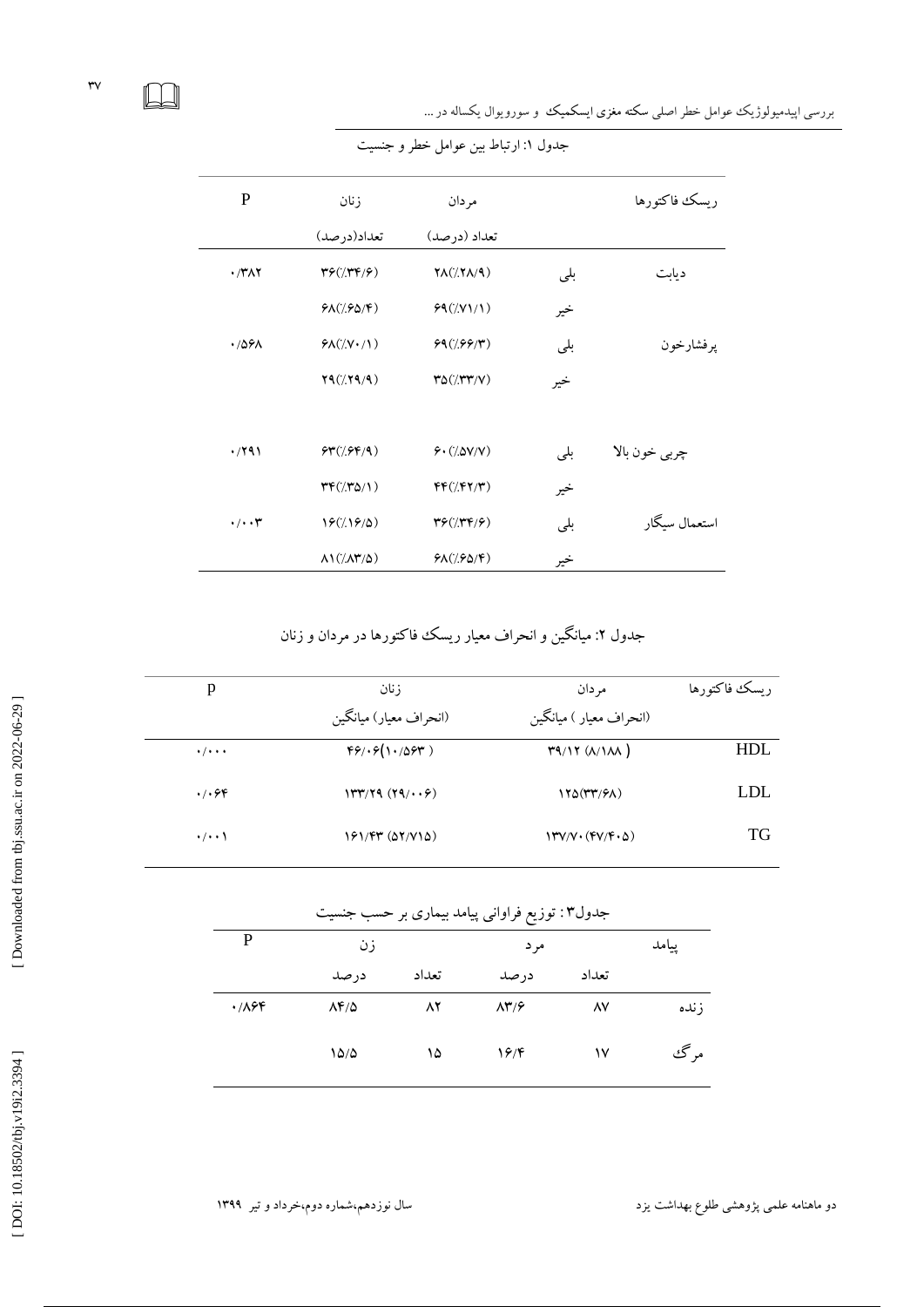

# نمودار ۲:درصد فراوانی علت مرک در بیماران سکته مغزی

| موارد مرگٹ                      |     | ربسك فاكتورها |
|---------------------------------|-----|---------------|
| تعداد (درصد)                    |     |               |
| 1F('/F۳/V)                      | بلى | ديابت         |
| (۱۸ (۱۵۶/۳)                     | خير |               |
| $Y \cdot (7.97/0)$              | بلی | ير فشارخون    |
| $\Upsilon(\mathcal{N}V/\Delta)$ | خير |               |
| $V(\Delta Y)\$                  | بلي | چربي خون بالا |
| 10(/۴۶/۹)                       | خير |               |
| 11(779)                         | بلي | استعمال سىگار |
| 11(1.9019)                      | خير |               |

# جدول ۴: تُوزیع فراوانی ریسک فا کتورهای بیماری در موارد مر ک بیماری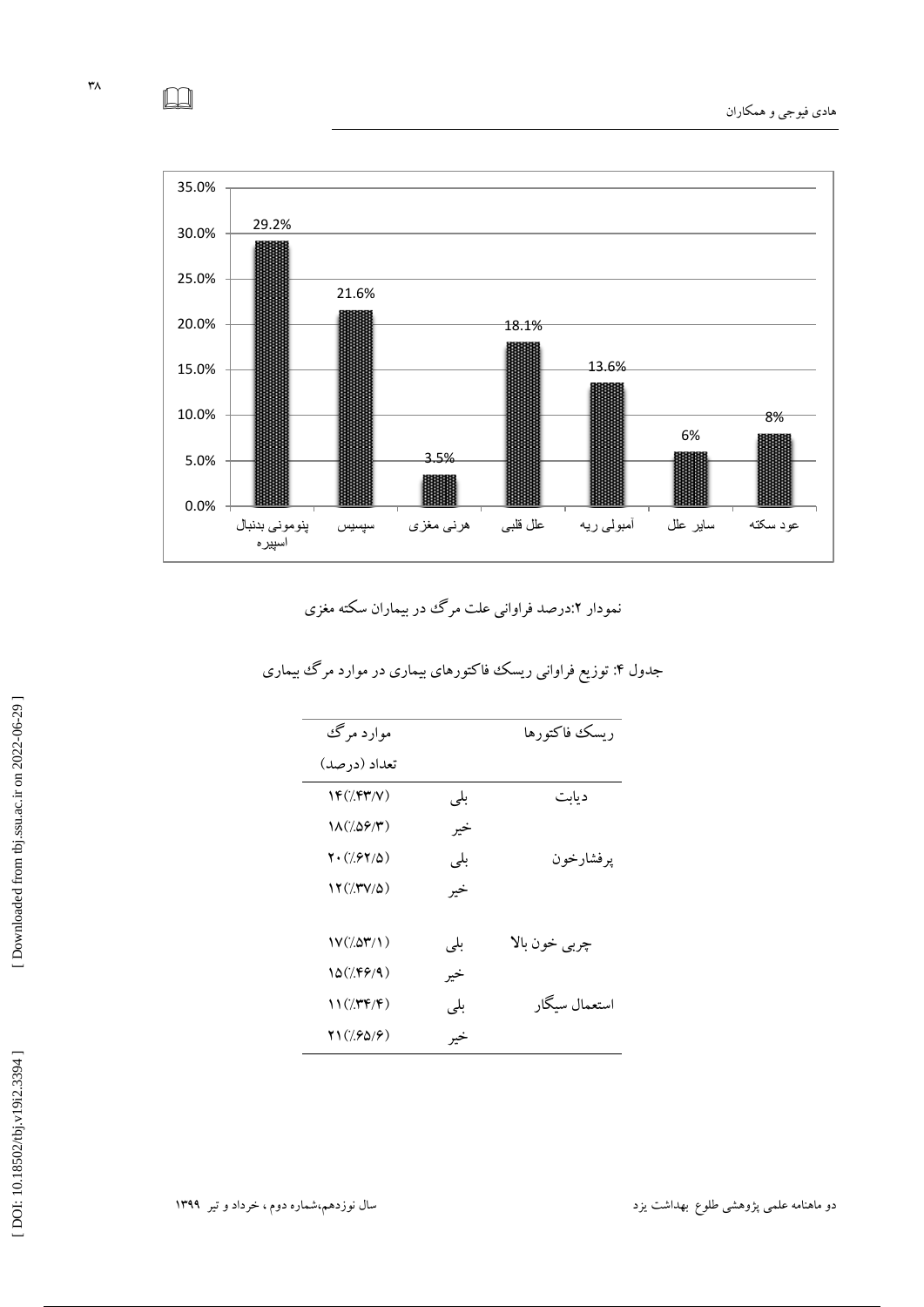**بحث** ٍ **نتیجه گیری**

در بررسی مهم ترین عوامل خطر بالینی سکته مغزی مشخص گردید بیشترین فراوانی را پرفشاری خون در زنان با ۶۸ نفر (٧٠/١٪) و کمترین آن را استعمال سیکار با ۱۶ نفر – ۱۳۴۴۰ بی (۱۶/۵٪)تشکیل می دادند.در بررسی مهم ترین عوامل خطر بالینی سكته مغزی، طبق انتظار فراوان ترین عامل خطر در این مطالعه پرفشاری خون بود که بدنبال آن بیشترین فراوانی را به نرتیب چربی خون ، دیابت و مصرف سیکار داشتند که نشان می دهد این عوامل خطر همانند یافته های مطالعه کشورهای خاورمیانه است و مشابه با كشورهای جنوب آسیا(كشورهای در حال توسعه) است (۹،۱۴،۱۵). بر اساس آنالیز انجام شده مشخص گردید بجز متغیر استعمال سیگار HDL و تری گلیسرید ارتباط معنی داری در دیگر ریسک فاکتور های خطر بیماری و جنسیت مشاهده نگردید. اکثر مطا لعات حاضر بیانگر این مطلب است كه كنترل پرفشاری خون براصلاح و كنترل سایر عوامل خطرساز سکته مغزی ایسکمیک ارجحیت دارد(۴،۸،۹،۱۵،۱۶). کُنتِرل دیابت در جامعه و به خصوص در بین افراد مسن از اهمیت بسزایی برخوردار است.و اصلاح الگوی مصرف غذایی و فعالیت بدنی ًنقش چشمگیری در کاهش چربی خون بالا و کنترل دیابت دارد(۸،۱۶).

> نتایج نشان داد میزان میرایی یکساله ۱۵/۹٪که در مردان(۱۷نفر) ۱۶/۴٪ و در زنان(۱۵نفر) ۱۵/۵٪ بوده است. در مطالعه ای که در سال ۲۰۱۳ برروی ۱۶۳۵۱ بیماردرتمامی انواع سکنه های مغزی با میانکین سنی ۶۳/۴ سال در بیمارستان نمازی شهر شیراز(منطقه جنوب ایران) توسط برهانی و همکاران انجام شد مشخص گردید که میزان میرایی ۳۰/۵ ٪ بوده است که در زنان بیشتر از

مردان بوده است هم چنین مشخص گردید این میزان میرایی نسبت به كشورهای غربی بیشتر بوده است (١٧). در مطالعه دیگری که در سال ۲۰۰۴ توسط هاشمن و همکاران بر روی ۱۳۴۴۰ بیمار سکته مغزی انجام شده بود نتایج نشان داد که میزان میرایی ۴/۹٪ بوده است که در زنان بیشتر از مردان بوده است.در زنان با سن بالا و شدت استروك علل مرگ داخل بیمارستان بود در مردان دیابت و سابقه سکته قبلی شایع ترین علل مرگ در بیمارستان بود پنومونی به عنوان شایع ترین علت مرگ در بیماران دچار استروک بود(۱۸). در مطالعه دیگری که توسط کیمورا و همکاران (۲۰۰۵) که بر روی ۱۶۹۲۲ بیمار سکته مغزی ایسکمیک و حمله مغزی گذرا که این تعداد از ۱۵۶ بیمارستان ژاپن وارد مطالعه شده بودند مشخص گردید میزان میرایی یکساله ۶/۸٪ بود. علل مرک کاردیوواسکولار ۲۴/۱٪ ، پنومونی ۱۲۲/۶٪ ، بیماری قلبی ۱۸٪ ، سرطان ۱۱٪ و سایر علل ۳۴٪ می باشد.هم چنین نتایج نشان داد جنس مرد،سن بالا ،دیابت ، فیبرلاسیون دهلیزی ، سابقه استروک واستروک وسیع مغزی در مرگ ناشی از بیماری نقش بسزایی دارند(۱۹).

از نظر جنس در مطالعه حاضر شیوع سکته مغزی در مردان بیش از زنان بود، این نتایج موافق با نتایج مطالعات انجام شده در اروپا (۲۰) و ایالات متحده (۱۵،۲۱) و کشورهای عربی (۲۲) است که همگی نشان می دهند که خطر این بیماری در میان<br>مردان بیشتر می باشد.

همان طور که بیان گردید سکته مغزی از شایع ترین علل مرگ و میر و ناتوانی در سراسر جهان است(۴). در مطالعه ای که توسط دکتر آذرپژوه و همکاران در سال ۲۰۱۰ انجام دادند دریافتند پرفشارخون ، دیابت چربی خون بالا و سیگار از عوامل خطر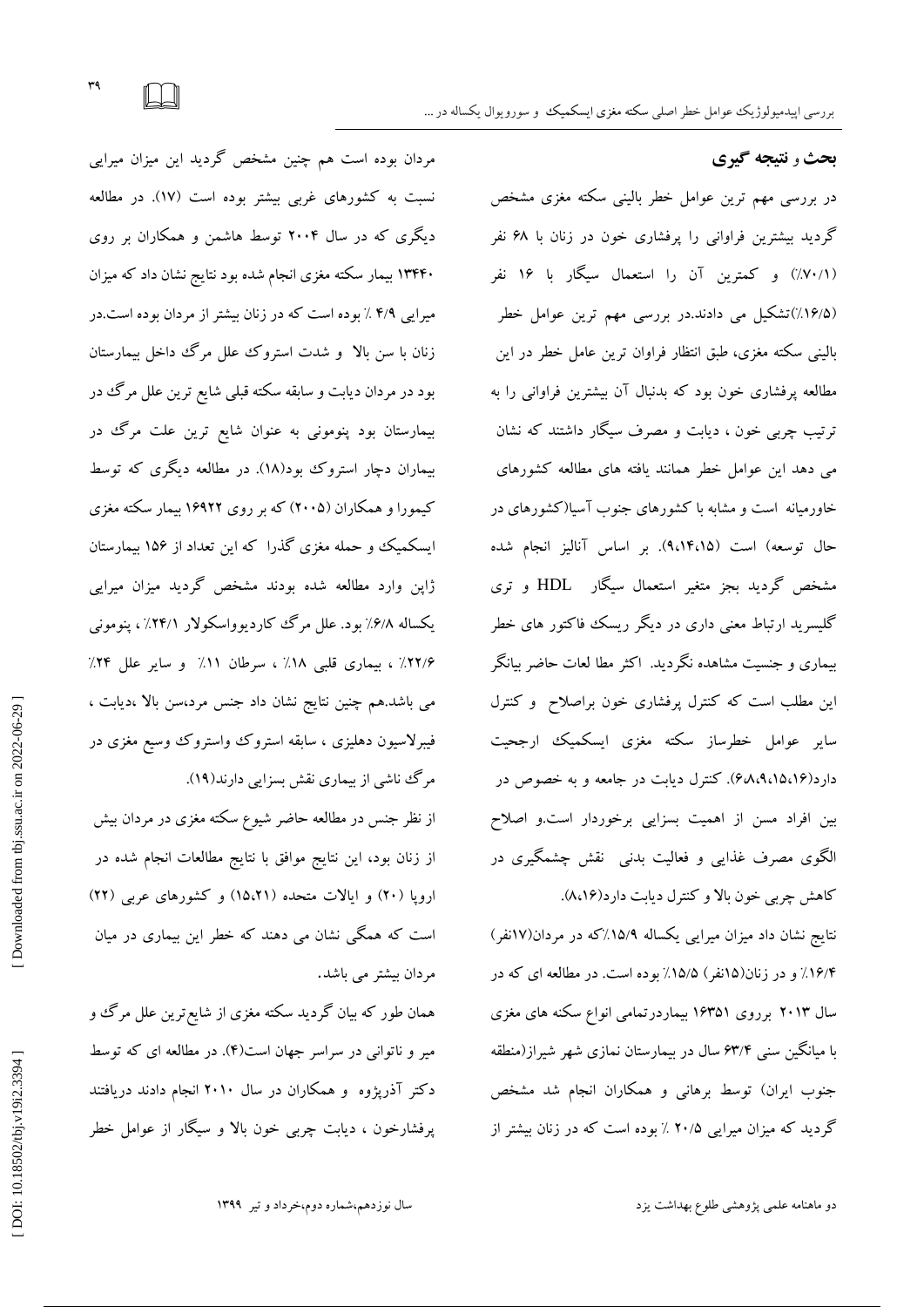شایع سکته مغزی ایسکمیک می باشد که موئد نتایج مطالعه حاضر می باشد(۹). هم چنین در مطالعات دیگری که توسط ایستوود و همکاران (۲۰۱۵)، لاوت و همکاران (۲۰۰۴) و فرقالی و همکاران (۲۰۱۳) بر روی بیماران مبتلا به سکته مغزی ایسکمیک انجام شده بود به این نتیجه رسیدند که عوامل خطر ذکر شده از شایع ترین عوامل خطر اصلی سکته مغزی بشمار می آیند.شایان ذکر می باشد که تقریبا در تمامی مطالعات بررسی شده پر فشارخون شایعترین عامل خطر بوده است (۱۵،۱۶،۲۲) که این نتایج ً نیز با یافته های مطالعه حاضر یکی می باشد ، لَدًا به نظر می رسد کُنترل فشار خُون و دیابت ً و سایر عوامل خطر هم چون مصرف سیگار که ارتباط معنی داری با جنسیت داشت ً در جامعه به طور مؤثری صورت نمبی گیرد. آگاهی از عوامل خطر می تواند نقش بارزی در پیشگیری سطح اول و دوم بیماری داشته باشد. در این مطالعه تعداد زیادی از افراد بیش از یک فاکتور خطر داشته اند که این موضوع دلالت بر چند عامل بودن سکته مغزی و لزوم معاینات و ارزیابی های دقیق تشخیصی جهت شناسایی فاكتورهای خطر زمینه ای را

# روشن می نماید. لذا با توجه به شیوع بالای سکته مغزی در سالمندان و عوارض و هزینه های سنگین اقتصادی و اجتماعی ناشی از آن، آشنایی همکاران پزشک و برنامه ریزان نظام سلامتی با ریسک فاکتورهای مرتبط جهت کنترل خطر ضروری است و باتوجه به نتایج مطالعه پیشنهاد می شود پژوهش های كاملتر و با تعداد نمونه بیشتر در زمینه عوامل خطر مورد بررسی و سایر عوامل خطر در كشور انجام شود تا بتوان برنامه ریزی دقیق تری برای کنترل آن ها، کاهش ابتلا و مرگ ناشی از آن ها انجام داد.

**تضاد هنافع**  نویسندگان این مقاله اعلام می دارند که هیچ گونه تضاد منافعی وجود ندارد. **تقذیر وتشکر** در پایان لازم می دانم از بیماران بستری شده در بخش مغز و اعصاب بیمارستان قایم مشهد كه در انجام این تحقیق با من<br>همكاری كرده اند تشكر و قدردانی نمایم.

### **References**

1-Sacco RL .An updated definition of stroke for the 21st century: a statement for healthcare professionals from the American Heart Association/American Stroke Association. Stroke.2013;44(7): 2064-89.

2 -Wiener C .Harrisons Principles of Internal Medicine Self -Assessment and Board Review.vol 2. 18<sup>th</sup> ed. McGraw Hill Professional. 2012.

3 -Organization WHo, The top 10 causes of death. Geneva, Switzerland: Department of Information, Evidence and Research, WHO.2017.

4-Feigin VL.Global and regional burden of stroke during 1990 –2010: findings from the Global Burden of Disease Study. The Lancet.2014 ;383(9913) :245 -55.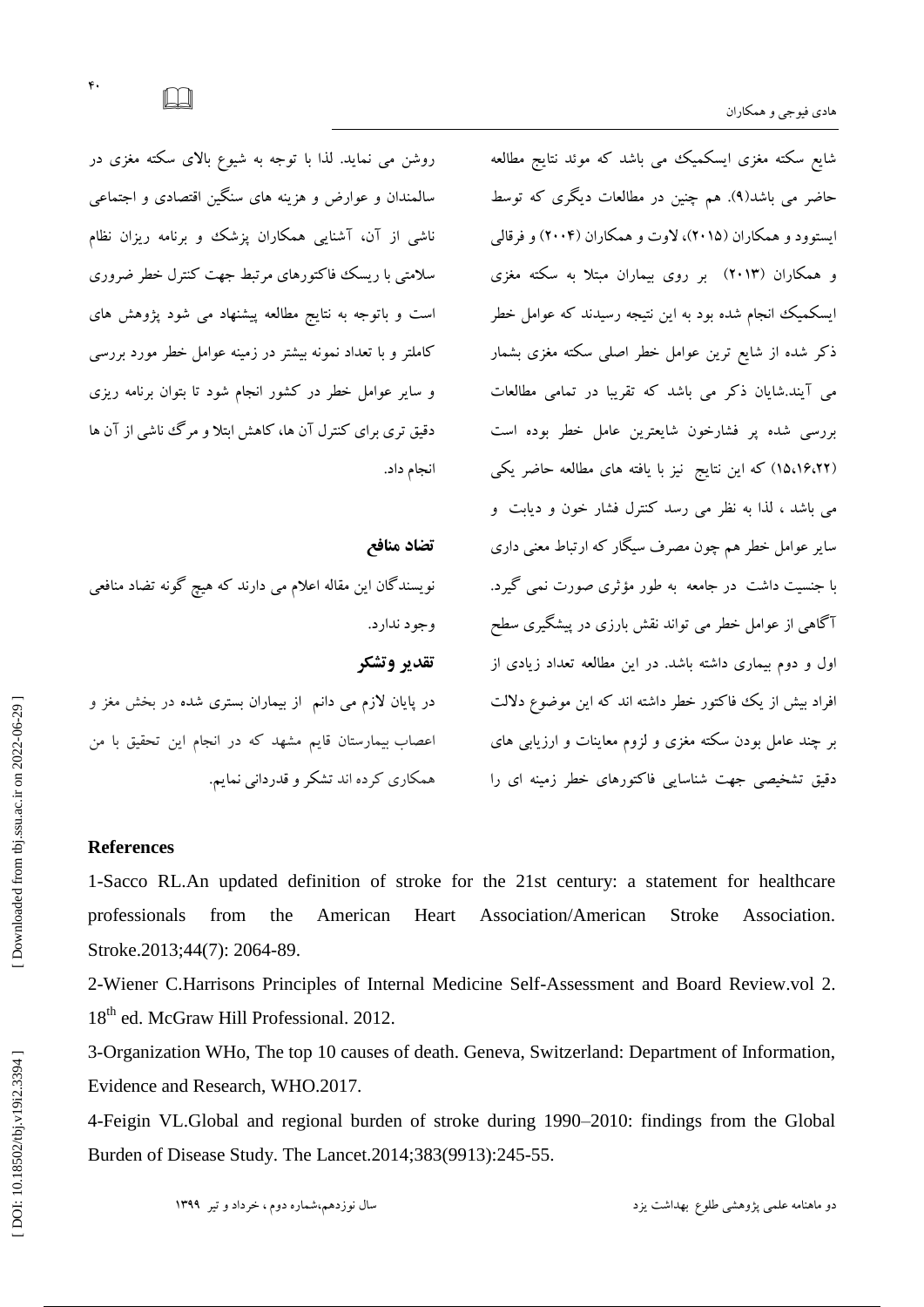$\Box$ 

5 -Ropper AM, Samuels, Klein J A, and et al. 2014, Boston: McGraw -Hill. 746.

6 -Delbari A, Stroke epidemiology and one -month fatality among an urban population in Iran. International Journal of Stroke .2011 ;6(3) :195 -200.

7 -Janghorbani MA. Hamzehee -Moghadam, and Kachoiee H , Epidemiology of Non -Fatal Stroke in South-Eastern Iran. Iranian Journal of medical Sciences.1996;2:3-4.

8 -Ahangar AA, Vaghefi SBA, and Ramaezani M . Epidemiological evaluation of stroke in Babol, northern Iran (2001 –2003). European neurology.2005 ;54(2): 93 -7.

9 -Azarpazhooh MR, Excessive incidence of stroke in Iran: evidence from the Mashhad Stroke Incidence Study (MSIS), a population -based study of stroke in the Middle East. Stroke.2010 ;41(1) : 3 -10.

10 -Feigin VL, Norrving B, Mensah GA . Global burden of stroke. Circulation research. 2017 ;120(3) :439 -48.

11-Ghandehari K. Epidemiology of Stroke in Iran. Galen Medical Journal.2016;5(1): 3-9.

12 -Kernan WN, Guidelines for the prevention of stroke in patients with stroke and transient ischemic attack: a guideline for healthcare professionals from the American Heart Association/American Stroke Association. Stroke .2014.

13 -Allen, C L and Bayraktutan U, Risk factors for ischaemic stroke. International journal of Stroke.2008;3(2):105-16.

14 -Ghandehari K , Izadi m Z .Khorasan stroke registry: analysis of stroke patients. 2007.

15 -Eastwood SV .Ethnic differences in associations between blood pressure and stroke in South Asian and European men. Hypertension .2015 ; 115 :05672.

16 -Lovett J,Coull A .Early risk of recurrence by subtype of ischemic stroke in population -based incidence studies. Neurology.2004 ;62(4): 569 -73.

17 -Borhani -Haghighi , Hospital mortality associated with stroke in southern Iran. Iranian journal of medical sciences. 2013 ;38(4) :314.

18 -Heuschmann PU .Predictors of in -hospital mortality and attributable risks of death after ischemic stroke:the German Stroke Registers Study Group. Archives of internal medicine.2004;164(16):1761-8.

19 -Kimura K . Mortality and cause of death after hospital discharge in 10,981 patients with ischemic stroke and transient ischemic attack. Cerebrovascular Diseases.2005;19(3) :171 -8.